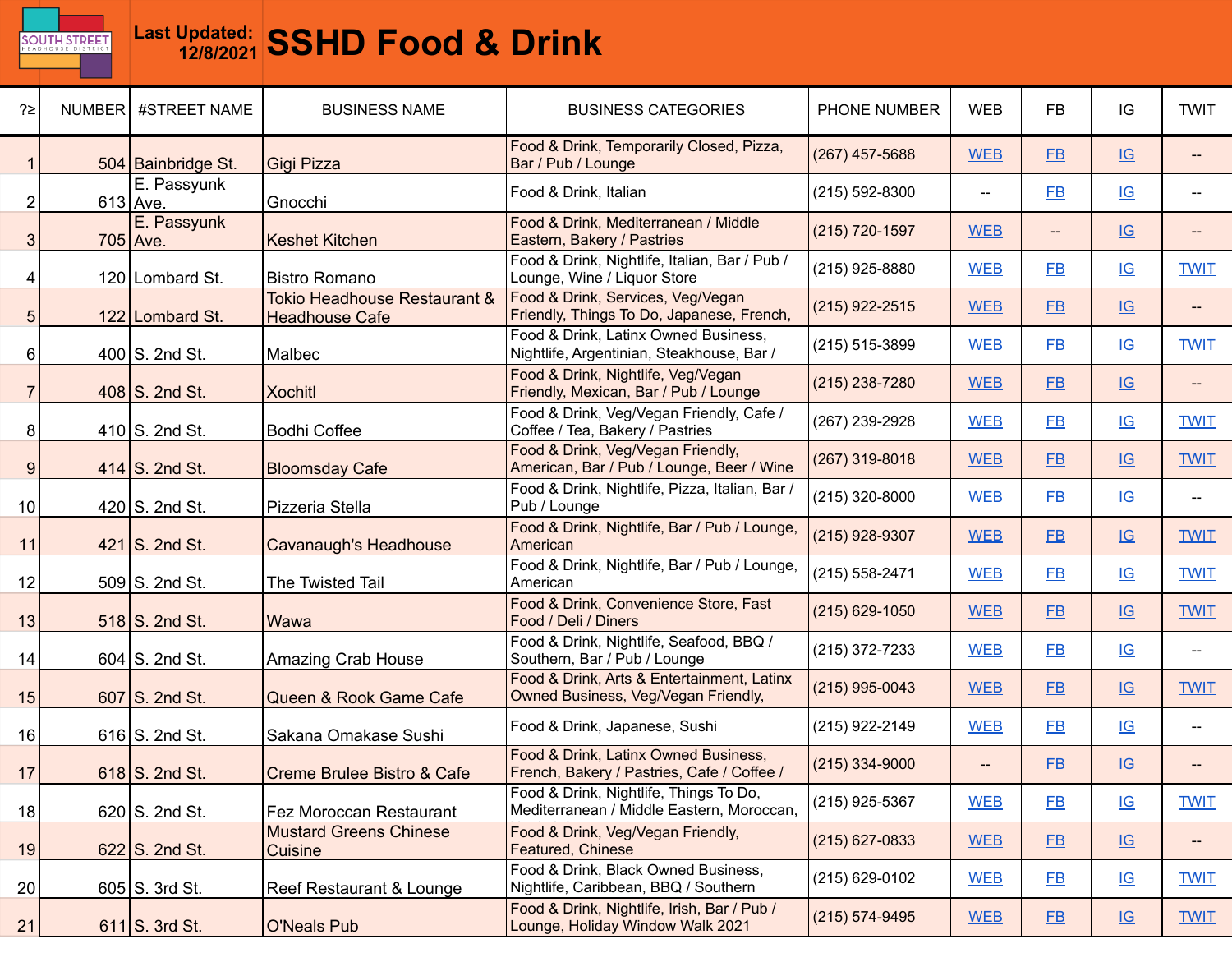

| ?≥              | NUMBER | #STREET NAME           | <b>BUSINESS NAME</b>           | <b>BUSINESS CATEGORIES</b>                                                              | PHONE NUMBER   | <b>WEB</b>                                          | <b>FB</b>      | IG                        | <b>TWIT</b>              |
|-----------------|--------|------------------------|--------------------------------|-----------------------------------------------------------------------------------------|----------------|-----------------------------------------------------|----------------|---------------------------|--------------------------|
| 22              |        | $613$ S. 3rd St.       | South Street Philly Bagels     | Food & Drink, Bakery / Pastries, Breakfast /<br>Brunch, Holiday Window Walk 2021        | (215) 627-6277 | <b>WEB</b>                                          | $E$ B          | IG                        |                          |
| 23              |        | $616$ S. 3rd St.       | OX Coffee                      | Food & Drink, Veg/Vegan Friendly, Cafe /<br>Coffee / Tea, Bakery / Pastries             | (215) 922-2531 | <b>WEB</b>                                          | $E$ B          | $\underline{\mathsf{IG}}$ | <b>TWIT</b>              |
| 24              |        | $617$ S. 3rd St.       | Neighborhood Ramen             | Food & Drink, Veg/Vegan Friendly,<br>Japanese, Holiday Window Walk 2021                 | (215) 201-3501 | <b>WEB</b>                                          | FB             | IG                        |                          |
| 25              |        | $624$ S. 3rd St.       | Sushi Planet                   | Food & Drink, Sushi, Japanese                                                           | (215) 922-5000 | <b>WEB</b>                                          | FB             | --                        |                          |
| 26              |        | $627$ S. 3rd St.       | Cry Baby Pasta                 | Food & Drink, Veg/Vegan Friendly,<br>Featured, Italian, Bar / Pub / Lounge,             | (267) 534-3076 | <b>WEB</b>                                          | $E$ B          | IG                        |                          |
| 27              |        | $518$ S. 4th St.       | <b>Green Line Cafe</b>         | Food & Drink, Fabric Row, Veg/Vegan<br>Friendly, Cafe / Coffee / Tea, Bakery /          | (215) 469-3225 | <b>WEB</b>                                          | E              | IG                        | $\overline{\phantom{a}}$ |
| 28              |        | $524$ S. 4th St.       | Puyero Venezuelan Flavor       | Food & Drink, Fabric Row, Latinx Owned<br>Business, Venezuelan                          | 267 928 4584   | <b>WEB</b>                                          | FB             | IG                        | <b>TWIT</b>              |
| 29              |        | 534 S. 4th St.         | The Ixquisite Lounge           | Food & Drink, Arts & Entertainment, Fabric<br>Row, Black Owned Business, Nightlife, Bar | N/A            | $-\!$                                               | --             | IG                        |                          |
| 30 <sup>°</sup> |        | $603$ S. 4th St.       | <b>Alyan's Restaurant</b>      | Food & Drink, Fabric Row, Mediterranean /<br>Middle Eastern                             | (215) 922-3553 | $\hspace{0.05cm} -\hspace{0.05cm} -\hspace{0.05cm}$ | F <sub>B</sub> | IG                        |                          |
| 31              |        | $613$ S. 4th St.       | Cilantro                       | Food & Drink, Fabric Row, Mediterranean /<br>Middle Eastern, Vegetarian / Vegan         | (267) 761-9609 | <b>WEB</b>                                          | FB             | IG                        |                          |
| 32              |        | $629$ S. 4th St.       | Queen Village Food Market      | Food & Drink, Fabric Row, Convenience<br>Store, Fast Food / Deli / Diners, Breakfast /  | (215) 625-2405 | <b>WEB</b>                                          | <b>FB</b>      | IG                        |                          |
| 33              |        | $630$ S. 4th St.       | <b>Wholesome Organic</b>       | Food & Drink, Fabric Row, Convenience<br>Store, Fast Food / Deli / Diners, Breakfast /  | (516) 787-9271 |                                                     | --             | --                        |                          |
| 34              |        | 700 S. 4th St.         | Famous 4th Street Delicatessen | Food & Drink, Fabric Row, Fast Food / Deli<br>/ Diners, Sandwiches, Breakfast / Brunch  | (215) 922-3274 | <b>WEB</b>                                          | <b>FB</b>      | IG                        |                          |
| 35              |        | 701 $\vert$ S. 4th St. | Southwark                      | Food & Drink, Fabric Row, American, BBQ<br>Southern                                     | (267) 930-8538 | <b>WEB</b>                                          | $E$ B          | IG                        | <b>TWIT</b>              |
| 36              |        | 704 $S.$ 4th St.       | Lightbox Cafe                  | Food & Drink, Fabric Row, Latinx Owned<br>Business, Veg/Vegan Friendly, Healthy /       | (267) 687-1649 | <b>WEB</b>                                          | F <sub>B</sub> | IG                        | $\overline{\phantom{a}}$ |
| 37              |        | 705 $S.$ 4th St.       | <b>Ambra Restaurant</b>        | Food & Drink, Fabric Row, Italian, Cafe /<br>Coffee / Tea, Dessert / Smoothies          | (267) 858-9232 | <b>WEB</b>                                          | <b>FB</b>      | IG                        |                          |
| 38              |        | 714 $\vert$ S. 4th St. | <b>BeerLOVE</b>                | Food & Drink, Shopping, Fabric Row,<br>Nightlife, Bar / Pub / Lounge, Beer / Wine       | (267) 930-7859 | <b>WEB</b>                                          | $E$ B          | IG                        | <b>TWIT</b>              |
| 39              |        | $743$ S. 4th St.       | <b>Fitz and Starts</b>         | Food & Drink, Fabric Row, Nightlife,<br>Veg/Vegan Friendly, Bakery / Pastries, Cafe     | (215) 278-2736 | <b>WEB</b>                                          | E              | $\underline{\mathsf{IG}}$ | --                       |
| 40              |        | 765 S. 4th St.         | Red Hook Coffee & Tea          | Food & Drink, Fabric Row, Veg/Vegan<br>Friendly, Cafe / Coffee / Tea, Breakfast /       | (215) 923-0178 | <b>WEB</b>                                          | E              | IG                        | $\hspace{0.05cm}$ –      |
| 41              |        | 825 S. 4th St.         | Little Italy Pizza & Trattoria | Food & Drink, Fabric Row, Italian, Pizza                                                | (267) 928-2920 | $\overline{\phantom{a}}$                            | E              | $- -$                     | $\overline{\phantom{a}}$ |
| 42              |        | 826 S. 4th St.         | The Bagel Place                | Food & Drink, Fabric Row, Bakery /<br>Pastries, Breakfast / Brunch                      | (215) 551-2387 | <b>WEB</b>                                          | $E$ B          | $\underline{\mathsf{IG}}$ | <b>TWIT</b>              |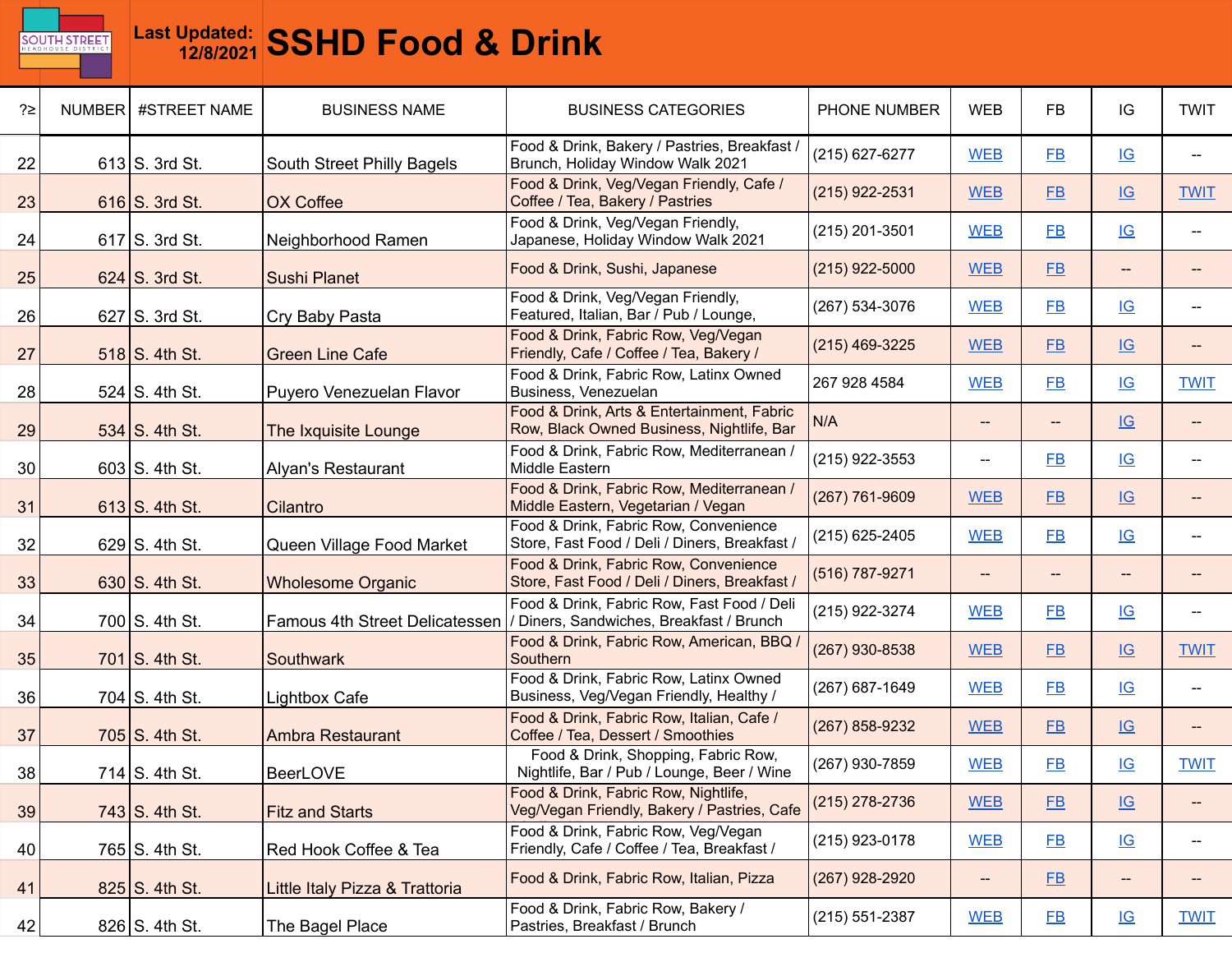

| ?≥ | NUMBER #STREET NAME    | <b>BUSINESS NAME</b>                  | <b>BUSINESS CATEGORIES</b>                                                                | PHONE NUMBER   | <b>WEB</b>               | <b>FB</b>      | IG                        | <b>TWIT</b>                        |
|----|------------------------|---------------------------------------|-------------------------------------------------------------------------------------------|----------------|--------------------------|----------------|---------------------------|------------------------------------|
| 43 | 510 S. 5th St.         | <b>Sprinkled Sweetness</b>            | Food & Drink, Black Owned Business,<br>Bakery / Pastries, Dessert / Smoothies             | N/A            | <b>WEB</b>               | $E$ B          | IG                        |                                    |
| 44 | $516$ S. 5th St.       | Midori Sushi                          | Food & Drink, Veg/Vegan Friendly,<br>Japanese, Sushi, Holiday Window Walk                 | (267) 848-4126 | <b>WEB</b>               | F <sub>B</sub> | IG                        |                                    |
| 45 | 517 S. 5th St.         | <b>Aurora Grace Chocolates</b>        | Food & Drink, Bakery / Pastries, Dessert /<br>Smoothies, Holiday Window Walk 2021         | (201) 597-0333 | <b>WEB</b>               | FB             | IG                        |                                    |
| 46 | $522$ S. 5th St.       | 5 Flavors                             | Food & Drink, Black Owned Business,<br>Dessert / Smoothies                                | N/A            | $\overline{\phantom{m}}$ | --             | $- -$                     |                                    |
| 47 | $610$ S. 5th St.       | <b>Golden Triangle</b>                | Food & Drink, Veg/Vegan Friendly, Thai,<br>Malaysian, Cafe / Coffee / Tea                 | (267) 930-7990 | <b>WEB</b>               | <b>FB</b>      | --                        |                                    |
| 48 | $620$ S. 5th St.       | Loomen Labs Candle + Seltzer<br>Bar   | Shopping, Food & Drink, Black Owned<br>Business, Things To Do, Featured, Art /            | (267) 918-1409 | <b>WEB</b>               | <b>FB</b>      | IG                        |                                    |
| 49 | $632$ S. 5th St.       | <b>Emmy Squared</b>                   | Food & Drink, Pizza, Bar / Pub / Lounge                                                   | (267) 551-3669 | <b>WEB</b>               | FB             | IG                        |                                    |
| 50 | 700 S. 5th St.         | <b>OLLY</b>                           | Food & Drink, Temporarily Closed, Pizza,<br>Italian, Bar / Pub / Lounge                   | (267) 457-5319 | <b>WEB</b>               | <b>FB</b>      | IG                        |                                    |
| 51 | 701 S. 5th St.         | <b>M2O Burgers</b>                    | Food & Drink, American, Sandwiches                                                        | (267) 930-8388 | <b>WEB</b>               | FB             | IG                        |                                    |
| 52 | $705$ S. 5th St.       | Modo Mio                              | Food & Drink, Nightlife, Veg/Vegan<br>Friendly, Italian, Bar / Pub / Lounge,              | (267) 239-2712 | <b>WEB</b>               | <b>FB</b>      | IG                        |                                    |
| 53 | $730$ S. 5th St.       | Three Graces Coffee Co.               | Food & Drink, Veg/Vegan Friendly, Cafe /<br>Coffee / Tea, Bakery / Pastries               | N/A            | <b>WEB</b>               | $--$           | IG                        |                                    |
| 54 | 509 S. 6th St.         | Dottie's Donuts                       | Food & Drink, Veg/Vegan Friendly,<br>Featured, Bakery / Pastries                          | (267) 761-9447 | <b>WEB</b>               | $E$ B          | $\underline{\mathsf{IG}}$ | <b>TWIT</b>                        |
| 55 | $622$ S. 6th St.       | <b>ISOT Mediterranean</b>             | Food & Drink, Nightlife, Mediterranean /<br>Middle Eastern, Turkish, Breakfast / Brunch   | (267) 457-3622 | <b>WEB</b>               | <b>FB</b>      | IG                        |                                    |
| 56 | $623$ S. 6th St.       | <b>Bistrot La Minette</b>             | Food & Drink, French, Breakfast / Brunch                                                  | (215) 925-8000 | <b>WEB</b>               | $E$ B          | $\underline{\mathsf{IG}}$ | <b>TWIT</b>                        |
| 57 | $625$ S. 6th St.       | <b>Bainbridge Street Barrel House</b> | Food & Drink, Nightlife, Temporarily Closed,<br>Bar / Pub / Lounge, American, Breakfast / | (267) 324-3553 | <b>WEB</b>               | FB             | --                        |                                    |
| 58 | $607$ S. 7th St.       | Hip Hemp Cafe                         | Food & Drink, Veg/Vegan Friendly,<br>Featured, Cafe / Coffee / Tea, Specialty /           | (267) 758-6534 | <b>WEB</b>               | <b>FB</b>      | IG                        | $\hspace{0.05cm}$                  |
| 59 | $611$ S. 7th St.       | <b>Nomad Pizza</b>                    | Food & Drink, Veg/Vegan Friendly, Pizza,<br>Italian                                       | (215) 238-0900 | <b>WEB</b>               | $E$ B          | IG                        | <b>TWIT</b>                        |
| 60 | $613$ S. 7th St.       | Hale & True Cider Co.                 | Food & Drink, Nightlife, Bar / Pub / Lounge<br>Beer / Wine Store, Holiday Window Walk     | (267) 639-4334 | <b>WEB</b>               | $E$ B          | IG                        | <b>TWIT</b>                        |
| 61 | 614 $\vert$ S. 7th St. | The Good King Tavern                  | Food & Drink, Nightlife, French, Bar / Pub /<br>Lounge                                    | (215) 625-3700 | <b>WEB</b>               | E              | IG                        | <b>TWIT</b>                        |
| 62 | 117 South St.          | <b>Tamarind Thai Restaurant</b>       | Food & Drink, Veg/Vegan Friendly, Thai                                                    | (215) 925-2764 | <b>WEB</b>               | ÷              | IG                        | $\hspace{0.05cm} -\hspace{0.05cm}$ |
| 63 | 119 South St.          | Mirage Lounge                         | Food & Drink, Arts & Entertainment,<br>Nightlife, Things To Do, Bar / Pub / Lounge,       | (267) 312-7154 | <b>WEB</b>               | $E$ B          | $\underline{\mathsf{IG}}$ |                                    |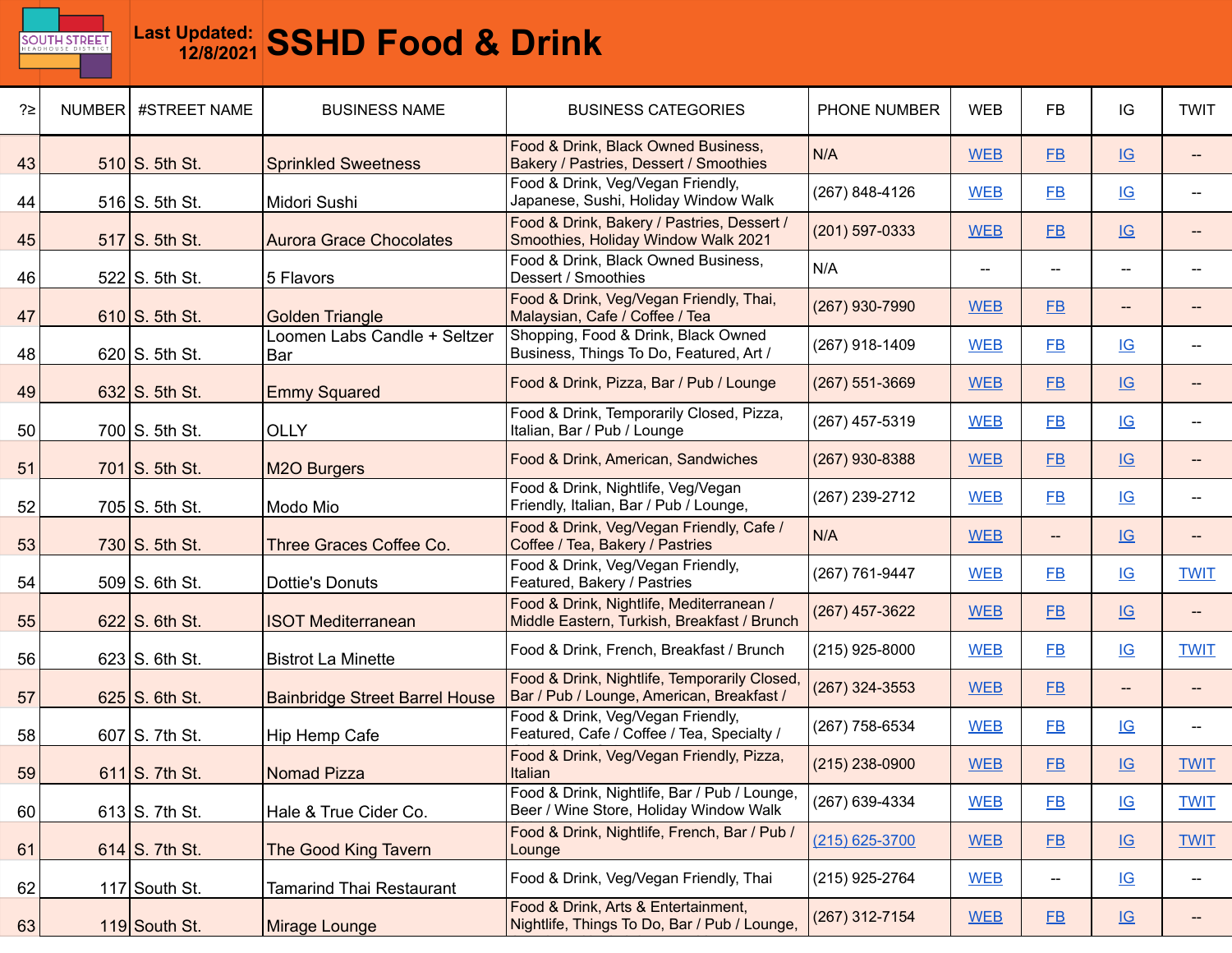

| ?≥ | NUMBER #STREET NAME | <b>BUSINESS NAME</b>                                 | <b>BUSINESS CATEGORIES</b>                                                          | PHONE NUMBER   | <b>WEB</b>               | <b>FB</b>                | IG                        | <b>TWIT</b>              |
|----|---------------------|------------------------------------------------------|-------------------------------------------------------------------------------------|----------------|--------------------------|--------------------------|---------------------------|--------------------------|
| 64 | 121 South St.       | Pietro's Coal Oven Pizzeria                          | Food & Drink, Veg/Vegan Friendly,<br>Nightlife, Pizza, Italian, Bar / Pub / Lounge  | (215) 735-8090 | <b>WEB</b>               | <b>FB</b>                | IG                        |                          |
| 65 | 135 South St.       | <b>Red Poke Express</b>                              | Food & Drink, Veg/Vegan Friendly,<br>Japanese, Sushi                                | (215) 923-0800 | <b>WEB</b>               | $E$ B                    | IG                        |                          |
| 66 | 140 South St.       | South Street Diner                                   | Food & Drink, Nightlife, Fast Food / Deli /<br>Diners, Bar / Pub / Lounge           | (215) 627-5258 | <b>WEB</b>               | --                       | $\underline{\mathsf{IG}}$ |                          |
| 67 | 146 South St.       | <b>Brew Nest Philly</b>                              | Food & Drink, Featured, Cafe / Coffee /<br>Tea, Bar / Pub / Lounge, Holiday Window  |                | <b>WEB</b>               | FB                       | IG                        | <b>TWIT</b>              |
| 68 | 150 South St.       | Paddy Whacks Pub                                     | Food & Drink, Nightlife, Bar / Pub / Lounge,<br>Irish                               | (215) 464-7544 | <b>WEB</b>               | <b>FB</b>                | IG                        | <b>TWIT</b>              |
| 69 | 200 South St.       | <b>Bridget Foy's</b>                                 | Food & Drink, American, Bar / Pub /<br>Lounge, Holiday Window Walk 2021             | (215) 922-1813 | <b>WEB</b>               | $E$ B                    | IG                        | <b>TWIT</b>              |
| 70 | 214 South St.       | La Nonna                                             | Food & Drink, Italian                                                               | (267) 928-3262 | <b>WEB</b>               | <b>FB</b>                | IG                        | --                       |
| 71 | 216 South St.       | <b>HIS &amp; HERS RESTAURANT &amp;</b><br><b>BAR</b> | Food & Drink, Arts & Entertainment,<br>Nightlife, Things To Do, Bar / Pub / Lounge, | (267) 639-3214 | <b>WEB</b>               | $E$ B                    | IG                        |                          |
| 72 | $228$ South St.     | Cajun Heroes Seafood &<br>Po'boy                     | Food & Drink, Featured, Seafood, BBQ /<br>Southern                                  | (267) 297-2776 | <b>WEB</b>               | FB                       | $\underline{\mathsf{IG}}$ | $\overline{\phantom{a}}$ |
| 73 | 236 South St.       | <b>Lovash Indian Cuisine</b>                         | Food & Drink, Veg/Vegan Friendly, Indian                                            | (215) 925-3881 | <b>WEB</b>               | FB                       | IG                        | <b>TWIT</b>              |
| 74 | 239 South St.       | Rita's Water Ice                                     | Food & Drink, Veg/Vegan Friendly,<br>Temporarily Closed, Dessert / Smoothies        | (215) 629-3910 | <b>WEB</b>               | <b>FB</b>                | IG                        | <b>TWIT</b>              |
| 75 | 240 South St.       | <b>Green Basil Thai</b>                              | Food & Drink, Veg/Vegan Friendly, Thai,<br>Cafe / Coffee / Tea                      | (215) 644-8180 | <b>WEB</b>               | $\overline{\phantom{a}}$ | IG                        | $\qquad \qquad -$        |
| 76 | 242 South St.       | Haagen-Dazs                                          | Food & Drink, Featured, Dessert /<br>Smoothies                                      | (215) 925-3373 | <b>WEB</b>               | <b>FB</b>                | IG                        | <b>TWIT</b>              |
| 77 | $248$ South St.     | Nora's Kitchen                                       | Food & Drink, Latinx Owned Business,<br>Mexican                                     | (267) 758-2413 | <b>WEB</b>               | --                       | $\underline{\mathsf{IG}}$ |                          |
| 78 | 252 South St.       | <b>ICEMAX</b>                                        | Food & Drink, Dessert / Smoothies                                                   | (215) 922-1050 | $\overline{a}$           | FB                       | $\underline{\mathsf{IG}}$ |                          |
| 79 | $305$ South St.     | Lorenzo & Son Pizza Inc.                             | Food & Drink, Pizza, Italian, Philly<br><b>Cheesesteaks</b>                         | (215) 800-1942 | $\overline{\phantom{a}}$ | F <sub>B</sub>           | $-\!$                     |                          |
| 80 | 334 South St.       | Theatre of Living Arts (TLA)                         | Arts & Entertainment, Food & Drink,<br>Nightlife, Things To Do, Live Performance,   | (609) 280-6040 | <b>WEB</b>               | $E$ B                    | IG                        | <b>TWIT</b>              |
| 81 | 337 South St.       | Ishkabibble's                                        | Food & Drink, Philly Cheesesteaks,<br><b>Hoagies / Sanwiches</b>                    | (215) 923-4337 | $- -$                    | E                        | $- -$                     | $\overline{\phantom{a}}$ |
| 82 | 340 South St.       | Copa Havana                                          | Food & Drink, Nightlife, Caribbean, Bar /<br>Pub / Lounge                           | (215) 923-6180 | $- -$                    | E                        | --                        |                          |
| 83 | 344 South St.       | Copabanana                                           | Food & Drink, Nightlife, Mexican, American,<br>Bar / Pub / Lounge                   | (215) 923-3180 | <b>WEB</b>               | E                        | IG                        | <b>TWIT</b>              |
| 84 | $400$ South St.     | Jim's Steaks South Street                            | Food & Drink, Featured, Philly<br>Cheesesteaks                                      | (215) 928-1911 | <b>WEB</b>               | $E$ B                    | $\underline{\mathsf{IG}}$ | <b>TWIT</b>              |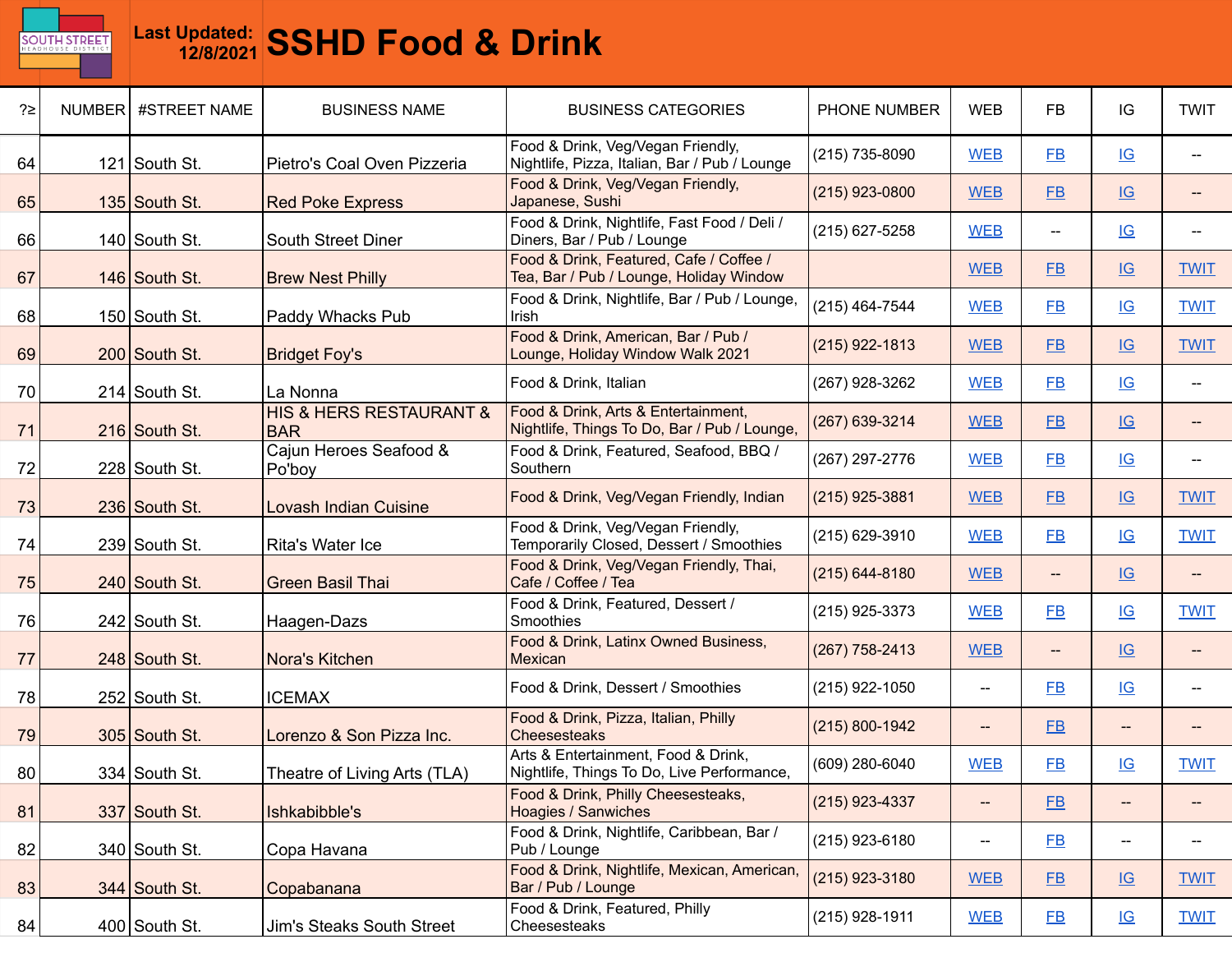

| ?≥  | NUMBER | #STREET NAME    | <b>BUSINESS NAME</b>                        | <b>BUSINESS CATEGORIES</b>                                                            | PHONE NUMBER   | <b>WEB</b>                            | <b>FB</b> | IG                                                  | <b>TWIT</b>              |
|-----|--------|-----------------|---------------------------------------------|---------------------------------------------------------------------------------------|----------------|---------------------------------------|-----------|-----------------------------------------------------|--------------------------|
| 85  |        | 401 South St.   | <b>MilkBoy South Street</b>                 | Food & Drink, Arts & Entertainment,<br>Nightlife, Things To Do, American, Philly      | (215) 925-6455 | <b>WEB</b>                            | $E$ B     | IG                                                  | <b>TWIT</b>              |
| 86  |        | $413$ South St. | Mexi-Talian Grill                           | Food & Drink, Latinx Owned Business,<br>Mexican, Italian, Breakfast / Brunch          | (267) 951-2674 | <b>WEB</b>                            | $E$ B     | IG                                                  |                          |
| 87  |        | 422 South St.   | <b>Black and Nobel</b>                      | Shopping, Food & Drink, Black Owned<br>Business, Featured, Grocery, Bookstore,        | (215) 965-1559 | <b>WEB</b>                            | <b>FB</b> | IG                                                  |                          |
| 88  |        | 429 South St.   | Rock N' Flavors / Sunny Flavors             | Food & Drink, Black Owned Business,<br>American, BBQ / Southern, Seafood,             | (215) 316-4748 | <b>WEB</b>                            | --        | IG                                                  |                          |
| 89  |        | 430 South St.   | <b>Woolly Mammoth</b>                       | Food & Drink, Arts & Entertainment, Bar /<br>Pub / Lounge, American                   | (215) 923-8780 | <b>WEB</b>                            | $E$ B     | IG                                                  |                          |
| 90  |        | $430$ South St. | The TUSK                                    | Arts & Entertainment, Food & Drink,<br>Nightlife, Things To Do, Bar / Pub / Lounge,   | N/A            |                                       | <b>FB</b> | $\hspace{0.05cm} -\hspace{0.05cm} -\hspace{0.05cm}$ |                          |
| 91  |        | 431 South St.   | <b>Fat Tuesday</b>                          | Food & Drink, Nightlife, Bar / Pub / Lounge,<br>American                              | (215) 629-5999 | <b>WEB</b>                            | FB        | IG                                                  | <b>TWIT</b>              |
| 92  |        | $443$ South St. | <b>Spread Bagelry</b>                       | Food & Drink, Veg/Vegan Friendly,<br>Breakfast / Brunch, Bakery / Pastries,           |                | <b>WEB</b>                            | $E$ B     | IG                                                  | <b>TWIT</b>              |
| 93  |        | 443 South St.   | Cozette Pizza (Pop-Up at<br>Spread Bagelry) | Food & Drink, Veg/Vegan Friendly,<br>Featured, Pizza                                  | (267) 692-2435 | <b>WEB</b>                            | --        | IG                                                  |                          |
| 94  |        | 507 South St.   | South Street Souvlaki                       | Food & Drink, Latinx Owned Business,<br>Veg/Vegan Friendly, Mediterranean / Middle    | (215) 925-3026 | <b>WEB</b>                            | <b>FB</b> | IG                                                  |                          |
| 95  |        | 511 South St.   | Frozen Rolled Ice Cream                     | Food & Drink, Featured, Dessert /<br>Smoothies, Cafe / Coffee / Tea                   | (215) 627-3088 | <b>WEB</b>                            | <b>FB</b> | IG                                                  |                          |
| 96  |        | 517 South St.   | Ishkabibble's II                            | Food & Drink, Philly Cheesesteaks,<br>Hoagies / Sanwiches                             | (215) 922-0494 | $\hspace{0.05cm}$ – $\hspace{0.05cm}$ | <b>FB</b> | $\overline{\phantom{a}}$                            |                          |
| 97  |        | 530 South St.   | <b>Tattooed Mom</b>                         | Food & Drink, Arts & Entertainment,<br>Nightlife, Things To Do, Veg/Vegan             | (215) 238-9880 | <b>WEB</b>                            | FB        | IG                                                  | <b>TWIT</b>              |
| 98  |        | 538 South St.   | Scoop DeVille                               | Food & Drink, Veg/Vegan Friendly,<br>Featured, Dessert / Smoothies                    | (215) 988-9992 | <b>WEB</b>                            | $E$ B     | $\underline{\mathsf{IG}}$                           | <b>TWIT</b>              |
| 99  |        | 540 South St.   | <b>Federal Donuts</b>                       | Food & Drink, Bakery / Pastries, Cafe /<br>Coffee / Tea, Breakfast / Brunch, American | (267) 761-4512 | <b>WEB</b>                            | EB        | IG                                                  | <b>TWIT</b>              |
| 100 |        | $604$ South St. | Serpico                                     | Food & Drink, Veg/Vegan Friendly,<br>Temporarily Closed, American, Bar / Pub /        | (215) 925-3001 | $\hspace{0.05cm}$ $\hspace{0.05cm}$   | $E$ B     | IG                                                  | $\overline{\phantom{a}}$ |
| 101 |        | 615 South St.   | Taco & Ramen                                | Food & Drink, Veg/Vegan Friendly,<br>Featured, Mexican, Japanese, Dessert /           | (215) 644-8073 | <b>WEB</b>                            | --        |                                                     |                          |
| 102 |        | 616 South St.   | Olympia II Pizza                            | Food & Drink, Pizza                                                                   | (215) 592-6574 | <b>WEB</b>                            | $-\!$     | --                                                  |                          |
| 103 |        | 618 South St.   | <b>Golden Empress Garden</b>                | Food & Drink, Veg/Vegan Friendly, Chinese                                             | (215) 627-7666 | <b>WEB</b>                            | $-\!$     | $-\!$                                               |                          |
| 104 |        | 630 South St.   | Woodrow's Sandwich Shop                     | Food & Drink, American, Philly<br>Cheesesteaks, Hoagies / Sanwiches                   | (215) 470-3559 | <b>WEB</b>                            | $E$ B     | IG                                                  | <b>TWIT</b>              |
| 105 |        | 712 South St.   | <b>Banh Mi &amp; Bottles</b>                | Food & Drink, Nightlife, Veg/Vegan<br>Friendly, Vietnamese, Bar / Pub / Lounge,       | (215) 800-1533 | <b>WEB</b>                            | E         | IG                                                  | <b>TWIT</b>              |